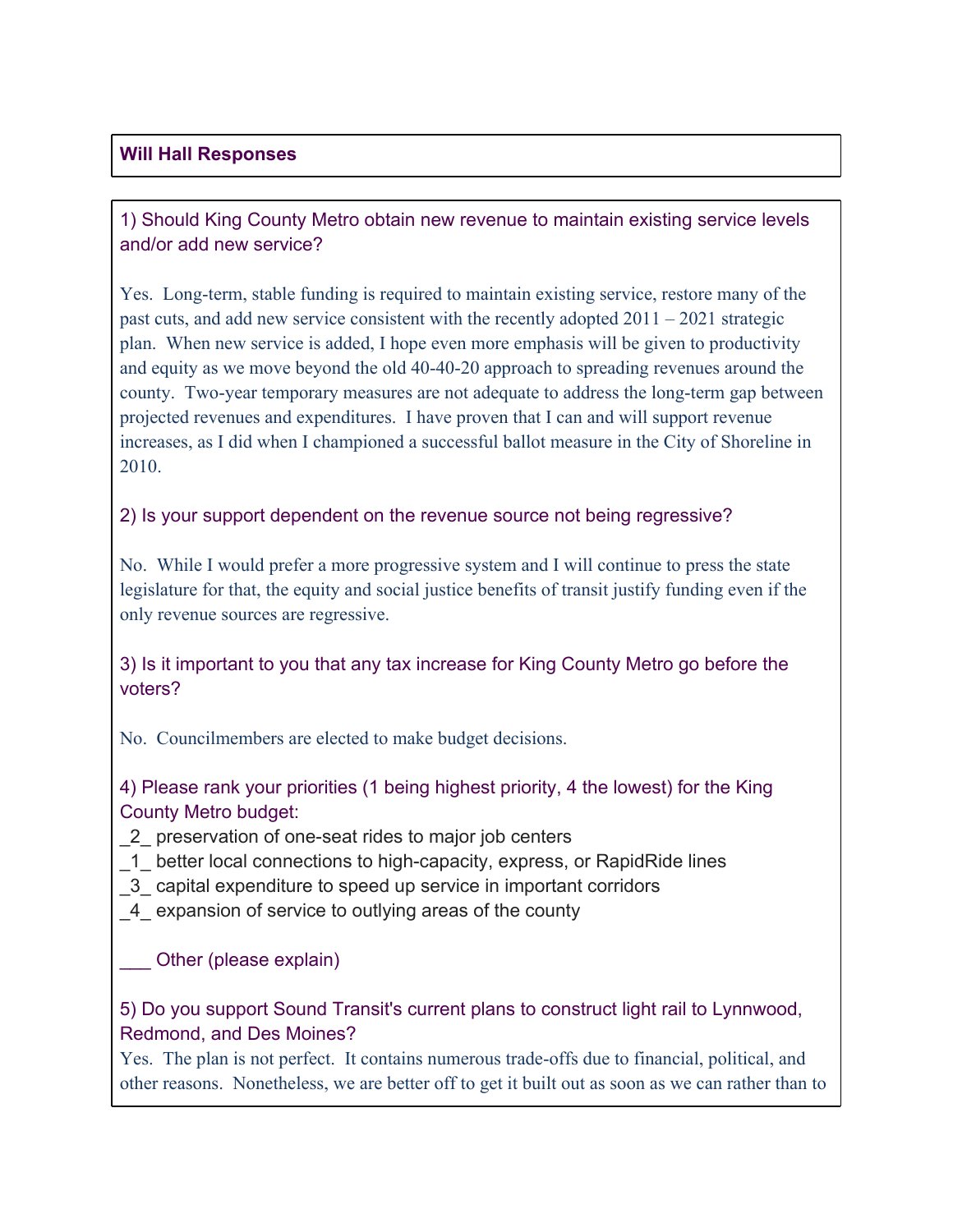delay or oppose it. In time, land use and the rest of the transportation and transit systems will adjust to the deployment of light rail.

## 6) Would you support additional taxing authority to allow Sound Transit to continue building the rail in their long range plan?

Yes. Whether ST3 is put on the ballot in 2016 or later, I will continue to support the expansion of our light rail system. At the same time, we must not sacrifice local bus service.

## 7) If so, what areas of the county would be your priorities for these projects?

My priorities are to connect other areas with existing and planned transit-supportive densities, including Fremont and Ballard, and major employment centers such as Boeing in Renton. I support having light rail run from Lynnwood down the east side of Lake Washington, connecting Bothell, Kirkland, Bellevue, Renton, Tukwila, and Burien. Eventually, I would also like to see it connect from Burien north through West Seattle and to downtown, and I would like to explore rail as an option in the SR 522 corridor from Lake City to Bothell.

#### 8) Is it important to restrict development in unincorporated areas of King County?

Yes. As the Long Range Planning Manager for Snohomish County, I was responsible for integrating land use, transportation, economic development, and other goals in the county's Growth Management Act comprehensive plan. As senior staff to the Snohomish County Council, I am responsible for land use matters and portions of the budget. It is clear to me that we cannot afford, either financially, environmentally, or socially, to continue the pattern of urban sprawl that we allowed in the last fifty years. The population of our region will double this century. We will not be able to double the number of roads or double the width of our freeways. We are already falling seriously behind in maintaining the infrastructure we have today. We must accommodate our population growth at a higher density in our existing cities. We must focus our growth in cities to reduce infrastructure costs, reduce vehicle miles traveled, create thriving communities, and preserve our rural and resource lands.

#### 9) Do you think tolling is a good revenue source for transportation?

Yes. There are other ways to collect user fees that are probably better than tolling in the long term, but tolling is a good start. I have served on the Puget Sound Regional Council's Regional Staff Committee for six years. I was one of the core team of regional staff working on the details of Vision 2040. I continue to work on Transportation 2040 and the prioritization and update effort. I am acutely aware of the \$60 billion gap between current law revenues and the cost of the "financially constrained" Transportation 2040 plan. While tolling continues to be unpopular with many people, we cannot fund our transportation plan without new revenues. To avoid simply shifting cars around by tolling parts of the system, I support moving toward tolling the entire system or moving to a vehicle miles traveled fee.